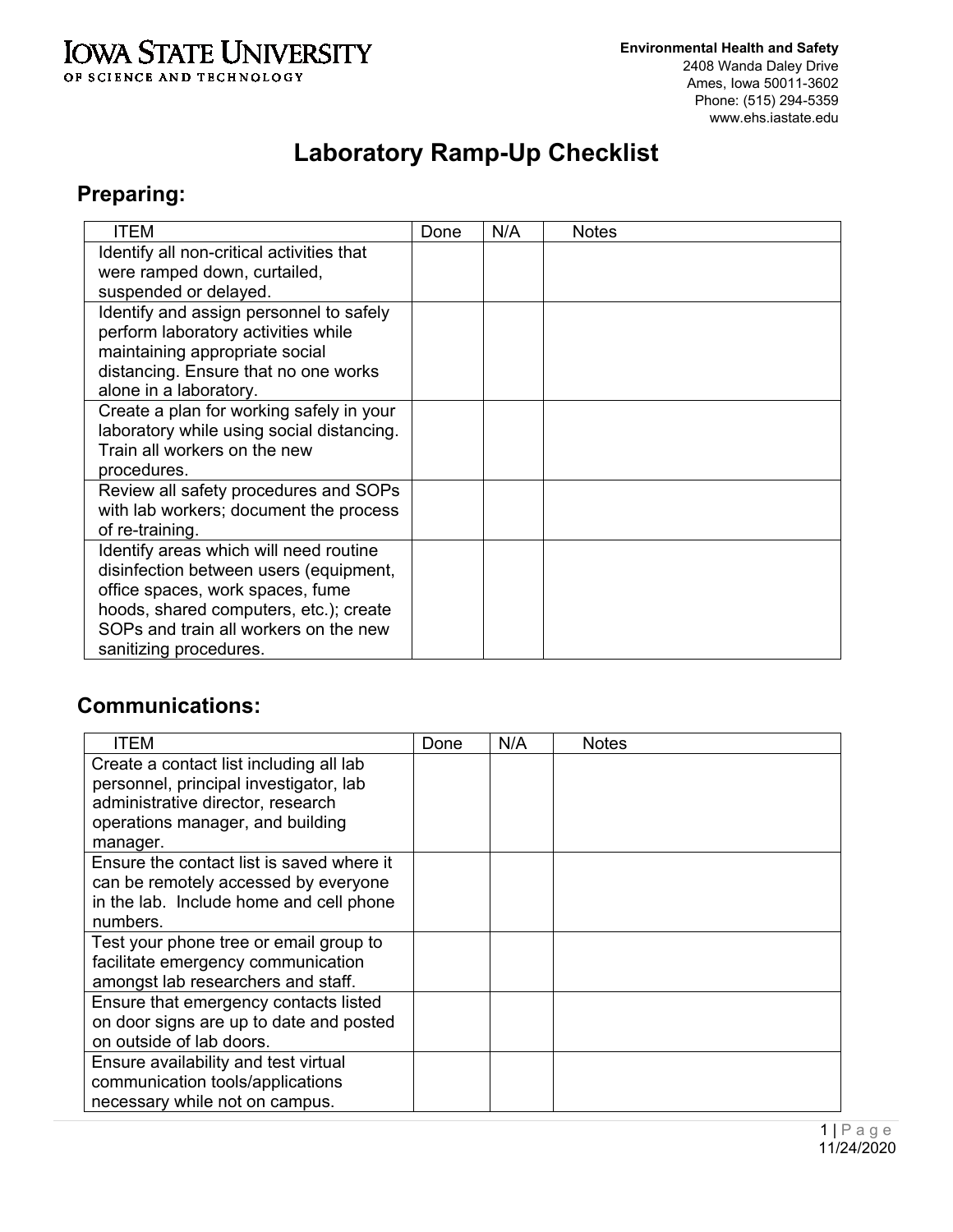### **Shipping/ Receiving:**

| ITEM                                  | Done | N/A | <b>Notes</b> |
|---------------------------------------|------|-----|--------------|
| Identify and order any new research   |      |     |              |
| materials needed to resume            |      |     |              |
| research.                             |      |     |              |
| Plan for supply chain interruptions   |      |     |              |
| and limited availability of specific  |      |     |              |
| items.                                |      |     |              |
| Verify that required PPE is available |      |     |              |
| for all laboratory work that will be  |      |     |              |
| resumed. Order necessary PPE if       |      |     |              |
| not currently available.              |      |     |              |
| Identify laboratory work that cannot  |      |     |              |
| be resumed due to a lack of           |      |     |              |
| appropriate PPE (respirator, face     |      |     |              |
| shield, etc.)                         |      |     |              |

#### **Research Materials:**

| <b>ITEM</b>                                                       | Done | N/A | <b>Notes</b> |
|-------------------------------------------------------------------|------|-----|--------------|
| Survey the laboratory for unsafe                                  |      |     |              |
| conditions. Look for materials                                    |      |     |              |
| spills/leaks, and supplies,                                       |      |     |              |
| equipment, or glassware that was                                  |      |     |              |
| left out during ramp-down.                                        |      |     |              |
| Assess all materials that were put                                |      |     |              |
| into storage. Ensure that containers                              |      |     |              |
| are in good condition and materials                               |      |     |              |
| are viable. Dispose of anything that                              |      |     |              |
| is not in good condition.                                         |      |     |              |
| Test peroxide forming chemicals.                                  |      |     |              |
| Request waste pickups for peroxide                                |      |     |              |
| forming compounds or other                                        |      |     |              |
| chemicals that have become                                        |      |     |              |
| unstable over time.                                               |      |     |              |
| Ensure that all chemicals are still                               |      |     |              |
| labeled appropriately. All<br>containers must be labeled with the |      |     |              |
|                                                                   |      |     |              |
| full name of its contents, signal<br>word, and hazard statement.  |      |     |              |
| Confirm inventory of controlled                                   |      |     |              |
| substances and document in                                        |      |     |              |
| logbook.                                                          |      |     |              |
| Fill dewars and cryogen containers                                |      |     |              |
| for sample storage and critical                                   |      |     |              |
| equipment.                                                        |      |     |              |
| Check renewal dates on plant/soil                                 |      |     |              |
| permits. Comply with guidance                                     |      |     |              |
| from the ePermits system.                                         |      |     |              |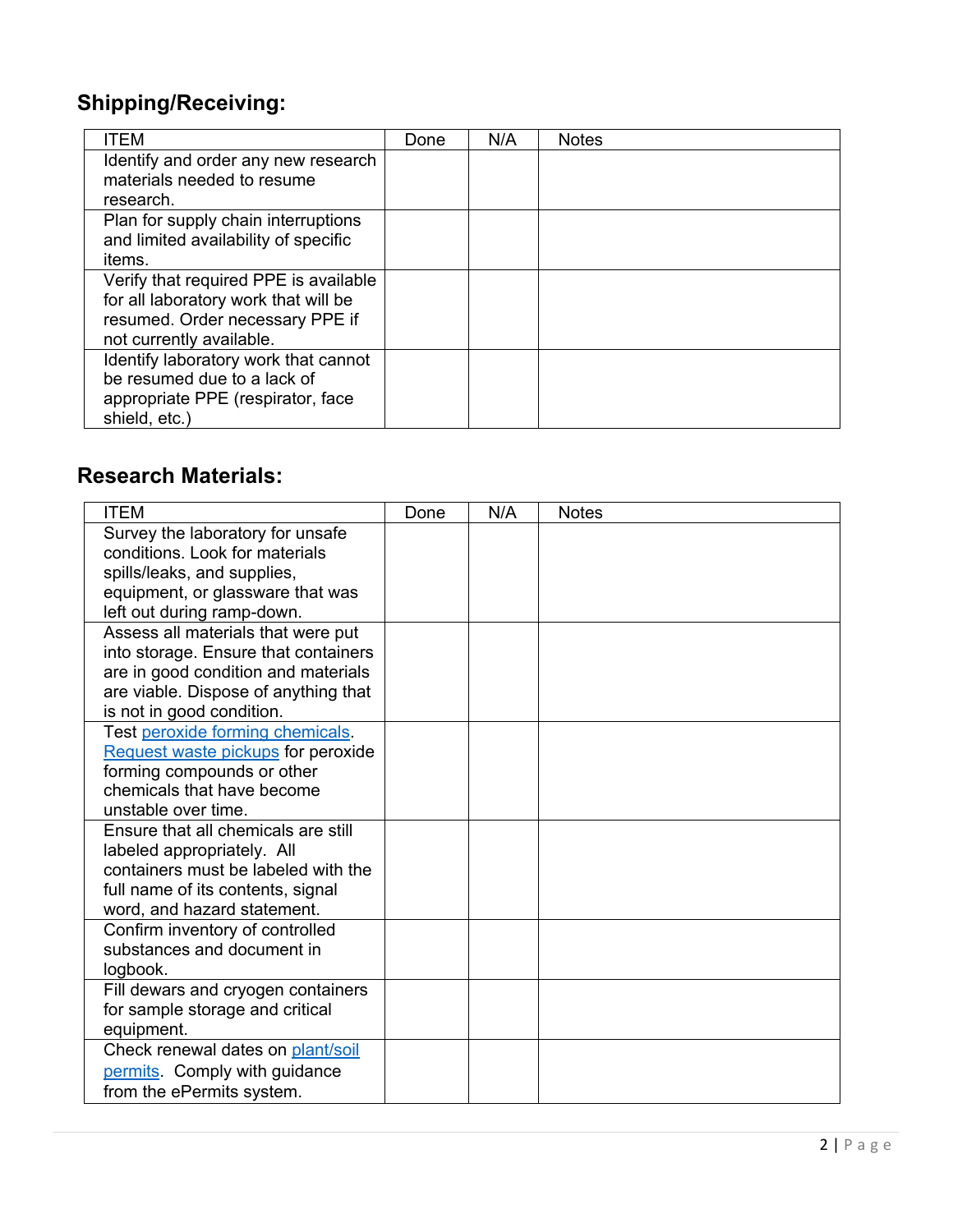| Contact greenhouse manager(s) to<br>make arrangements for resuming<br>care of plants.                                                                                                                                            |  |  |
|----------------------------------------------------------------------------------------------------------------------------------------------------------------------------------------------------------------------------------|--|--|
| Inventory any radioactive materials<br>that were locked/secured inside a<br>refrigerator, freezer, or lockbox. If<br>you need to transfer RAM to<br>another location, please consult<br>with the EH&S Radiation Safety<br>Group. |  |  |

## **Fire Safety:**

Inspect Fire Extinguishers immediately upon re-occupying lab after shut-down.

| ITEM                                                                                                                                                                       | Done | N/A | <b>Notes</b> |
|----------------------------------------------------------------------------------------------------------------------------------------------------------------------------|------|-----|--------------|
| Confirm the fire extinguisher is in<br>the correct location.                                                                                                               |      |     |              |
| Ensure access to the fire<br>extinguisher is not blocked.                                                                                                                  |      |     |              |
| Verify the gauge on the<br>extinguisher is in the green area<br>which indicates it is charged (or,<br>for a $CO2$ extinguisher, the<br>extinguisher feels full by weight). |      |     |              |
| Ensure the pin is in place and the<br>seal is unbroken.                                                                                                                    |      |     |              |
| Inspect the extinguisher for<br>damage.                                                                                                                                    |      |     |              |

**\*\*\*\*\*Immediately contact EHS Fire Safety @ 515-294-5359 if any of these checkpoints fail inspection\*\*\*\*** 

# **Physical Hazards:**

| ITEM                              | Done | N/A | <b>Notes</b> |
|-----------------------------------|------|-----|--------------|
| Ensure all gas valves are closed. |      |     |              |
| Resume gas flow to work area if   |      |     |              |
| needed.                           |      |     |              |
| Check that all gas cylinders are  |      |     |              |
| secured and stored in an upright  |      |     |              |
| position.                         |      |     |              |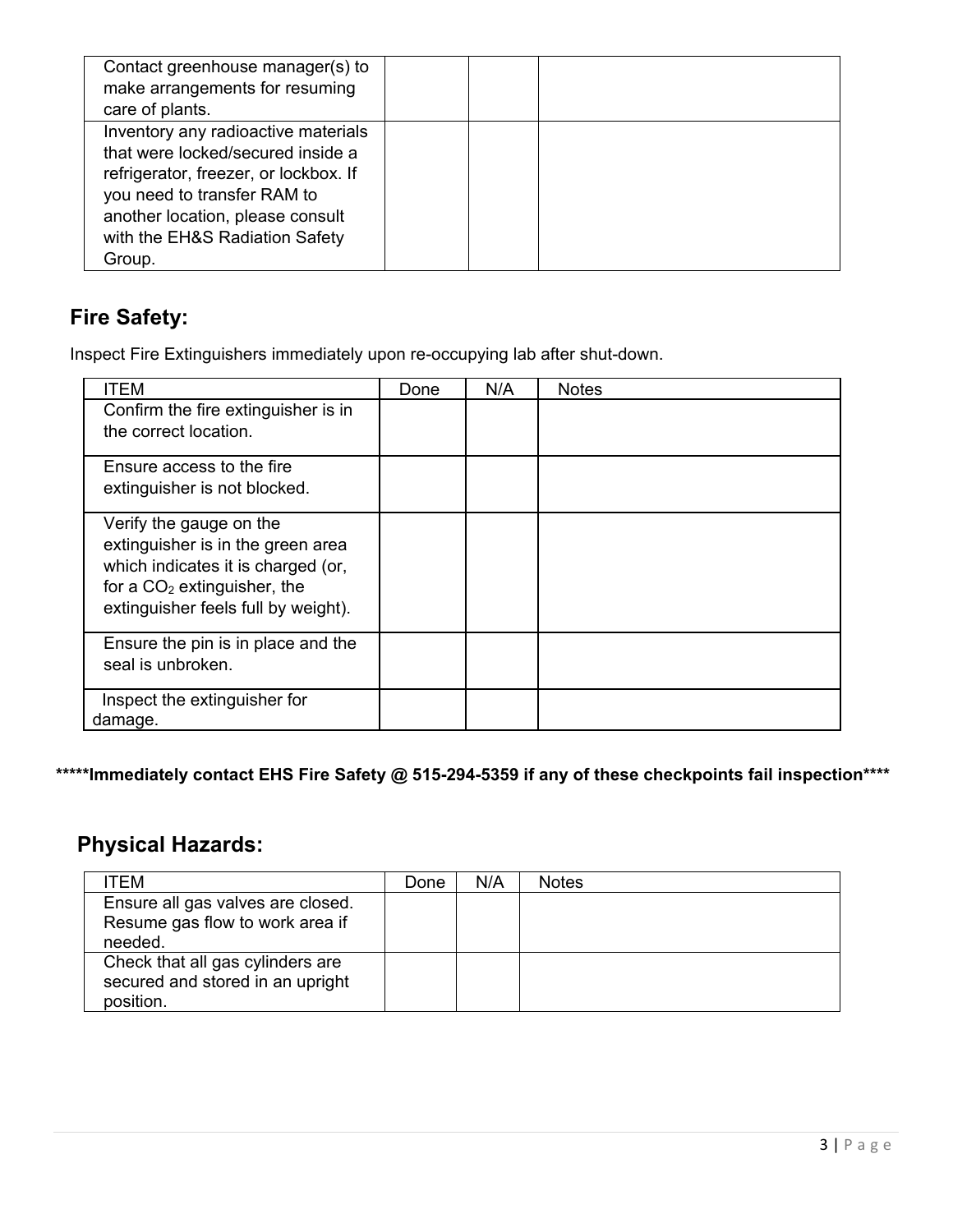# **Equipment:**

| <b>ITEM</b>                                                                   | Done | N/A | <b>Notes</b> |
|-------------------------------------------------------------------------------|------|-----|--------------|
| Test and document eyewash stations                                            |      |     |              |
| before work resumes.                                                          |      |     |              |
| Run all taps/faucets to flush any                                             |      |     |              |
| stagnant water.                                                               |      |     |              |
| Check that refrigerator, freezer, and                                         |      |     |              |
| incubators are functioning properly.                                          |      |     |              |
| Ensure that all biosafety cabinets have                                       |      |     |              |
| been certified before use. Turn them                                          |      |     |              |
| on and check that they are working                                            |      |     |              |
| properly before use. If necessary,                                            |      |     |              |
| create a schedule for lab workers to                                          |      |     |              |
| use the biosafety cabinet(s) in shifts.                                       |      |     |              |
| Fume hoods: Use a kim-wipe to                                                 |      |     |              |
| check air flow. Contact EH&S if the                                           |      |     |              |
| fume hood is not working properly. If                                         |      |     |              |
| necessary, create a schedule for lab                                          |      |     |              |
| workers to use the fume hood(s) in                                            |      |     |              |
| shifts.                                                                       |      |     |              |
| Plug in sensitive electric equipment.                                         |      |     |              |
| Review equipment operation safety.                                            |      |     |              |
| Consult equipment manuals for safe                                            |      |     |              |
| start-up instructions. Safely release                                         |      |     |              |
| any stored energy sources.                                                    |      |     |              |
| Return all elevated equipment,                                                |      |     |              |
| materials, and supplies, including<br>electrical wires and chemicals to their |      |     |              |
| previous positions.                                                           |      |     |              |
| Inspect all equipment requiring                                               |      |     |              |
| uninterrupted power for electricity                                           |      |     |              |
| supplied through an Uninterrupted                                             |      |     |              |
| Power Supply (UPS) and by                                                     |      |     |              |
| emergency power (emergency                                                    |      |     |              |
| generator).                                                                   |      |     |              |

## **Decontamination:**

| <b>ITEM</b>                           | Done | N/A | <b>Notes</b> |
|---------------------------------------|------|-----|--------------|
| Sanitize all work areas before        |      |     |              |
| ramping-up laboratory and office      |      |     |              |
| activities.                           |      |     |              |
| Decontaminate areas of the lab as you |      |     |              |
| would do routinely at the end of the  |      |     |              |
| day.                                  |      |     |              |
| Surface decontaminate the inside      |      |     |              |
| work area of biosafety cabinet(s).    |      |     |              |
| Decontaminate and clean any           |      |     |              |
| reusable equipment/materials that     |      |     |              |
| may be contaminated with biological   |      |     |              |
| material.                             |      |     |              |